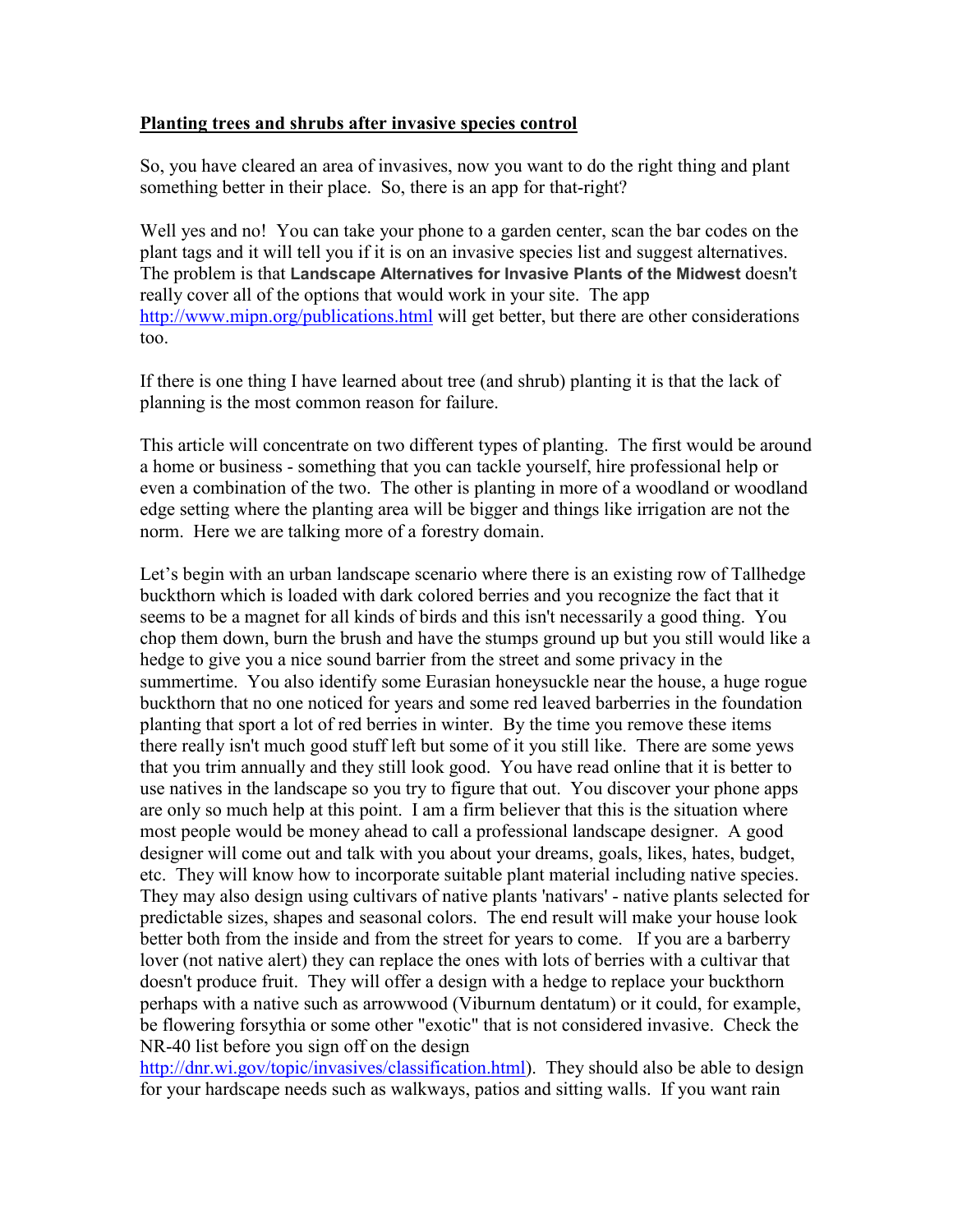gardens to take care of roof runoff these too can be part of a modern landscape. A good designer will place shade trees where they do the most for your energy and aesthetic needs and, if desired, add outdoor low voltage lighting, arbors, places to sit down, butterfly gardens, water features, even green roofs and vertical plantings to the vision. Planning ahead will let you fit it into a budget. If there are no landscape designers in your zip code go to<http://www.mckaynursery.com/> and type in the zip code to find your local design professional.

Switching gears to a slightly different scenario, this urban home has a mass of something you thought was bamboo, but your phone app is telling you it is Japanese Knotweed. It even appears to be growing out of some concrete sidewalks in places. You would like to get rid of it and redo the landscape plantings. So now, who are you going to call? Ghost busters! No, if you lived in London (where your mortgage lender becomes alarmed at the "knotword" you could call Knotbusters (seriously). However in Wisconsin thus far, you would be lucky to get any local contractors or lawn services to take it on. For those that are willing, there is some great information available through Midwest Invasive Plant Network (MIPN) including recommendations for homeowners <http://mipncontroldatabase.wisc.edu/>

The point is you should definitely not plant any nursery stock into this landscape until you have control over the problem. This will probably involve a combination of cutting and herbicide treatments for at least one season, most likely two to be sure. Whenever you remove invasive plants from erodible soils or steep slopes plant a grass cover crop and select follow up herbicides that don't affect grasses. MIPN has recommendations for this too. If there is a cooperative weed or invasive species management areas (CISMA) near you contact them to see if there are other local resources available. <https://ipaw.org/quick-links/cismas/>

Once you have a landscape plan and your invasive plant problems are manageable you can decide on what types of nursery stock you want to use - bare root, container, or balled and burlap or the new root bags. If needed, choose a type of edging (the interface between mowing and beds) and how you plan to irrigate. There are some tricks to proper planting too. Follow the instructions given by the nursery or garden center closely. Monitor the plantings carefully and if the invasives or other weeds pop up "nip them in the bud". Hand pull in moist conditions and there may be some spot treatments with herbicide needed (protecting your desirable plantings with trash bags for example). Hopefully, if your proactive approach worked these efforts will be minimal and you will have a great sustainable landscape that turned a nightmare into a dream.

Be observant, take pictures of new weeds with your camera (smartphone). If there is a plant that seems to be suddenly taking a lot of space or your control measures aren't working, use the IPAW links to find professional advice. A good picture is still worth a thousand words.

Safety first. Always call Diggers Hotline 811 or go to [www.diggershotline.com](http://www.diggershotline.com/) at least 3 business days before digging any hole. If you plan on grading the land surface or adding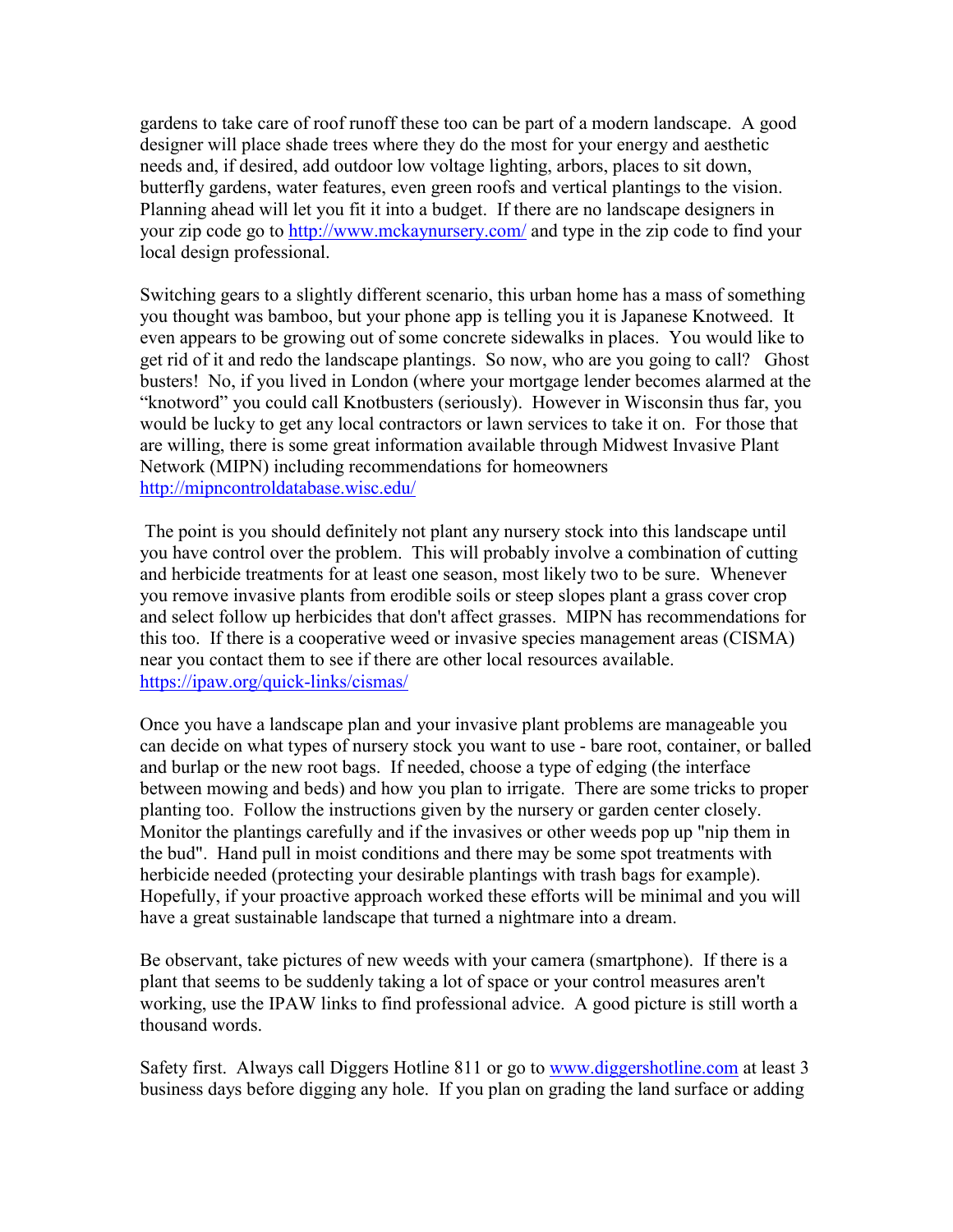impervious surface such as a patio within 1000' of the Ordinary high water mark (OHM) of a lake or 300' of a stream or navigable waterway (which could be 6" wide and lined with concrete!) contact The DNR and ask for your waterfront specialist. Near a wetland? You may need to make sure you are not violating any rules start by looking at the project area on the surface water data viewer dnr.wi.gov/topic/surfacewater/swdv then follow the links or call your water regulation specialist for assistance. There may also be local ordinances for shorelines, contact the zoning office of your local authority.

Now to the woods. You have done it! The invasive shrubs are dead. You researched and got the right stuff to do basal applications on the buckthorn and autumn olive, it took a couple of years to get all of them. The honeysuckle you had to cut down and treat the stumps. The garlic mustard was another story but it seems to be pretty much under control, and now you have a nice large area with not very much for understory plants at all. You read the Best Management Practices for the urban forest <https://councilonforestry.wi.gov/Pages/InvasiveSpecies/Forestry.aspx> and seeded the bare soil down to rye in the fall and it seemed to catch before the snow fell.

Now what? Well, you still need a plan! Do you simply want to recreate the woodland that might have been before the exotics took over? Do you have other goals? Pollinators? Butterflies, songbirds? Deer? No deer? Grouse? Commercial timber harvest? Grazed forest? Agrosilviculture? Edible landscape??

Is this just a small area that you are going to tackle yourself or are we talking a managed forest scale? For all of the above it is possible that there is a Federal or State Program that could be a game changer. Start by talking to your local foresters.

This leads to the next topic. If your plan calls for native species how native is native? If you are doing a restoration project, i.e. trying to replicate the native flora of a site how big of a radius around your site is the provenance or ecotype of the planting stock considered appropriate. There is no hard rule here, but there could be real problems if you bring in plant material originating from an arid area out west (even though it has the same Latin name) and plant it in a nice lush Midwest environment - it may become more aggressive than the local genotypes and crowd out your other desired species. Similarly if a nursery purchases River birch seed (Betula nigra) seed from Missouri and propagates it for sale in northern states it will be less cold hardy than Wisconsin stock and even mature trees of the southern source may just suddenly die once a real winter comes along. Buyers beware at the box store. Ask your supplier for information on provenance of each species you are buying. They may not know, but if it is important to your project then find a supplier that can. Most current Federal programs in Wisconsin seem to simplify things and specify you use Lake States seed sources, but this could change between agencies etc. Read the fine print and ask questions.

So, for smaller areas of your forest planting you could consider using larger sized planting material to get a "canopy" to shade out competing weeds and get flowers for your pollinators sooner than if you were to use tiny seedlings. You will find that the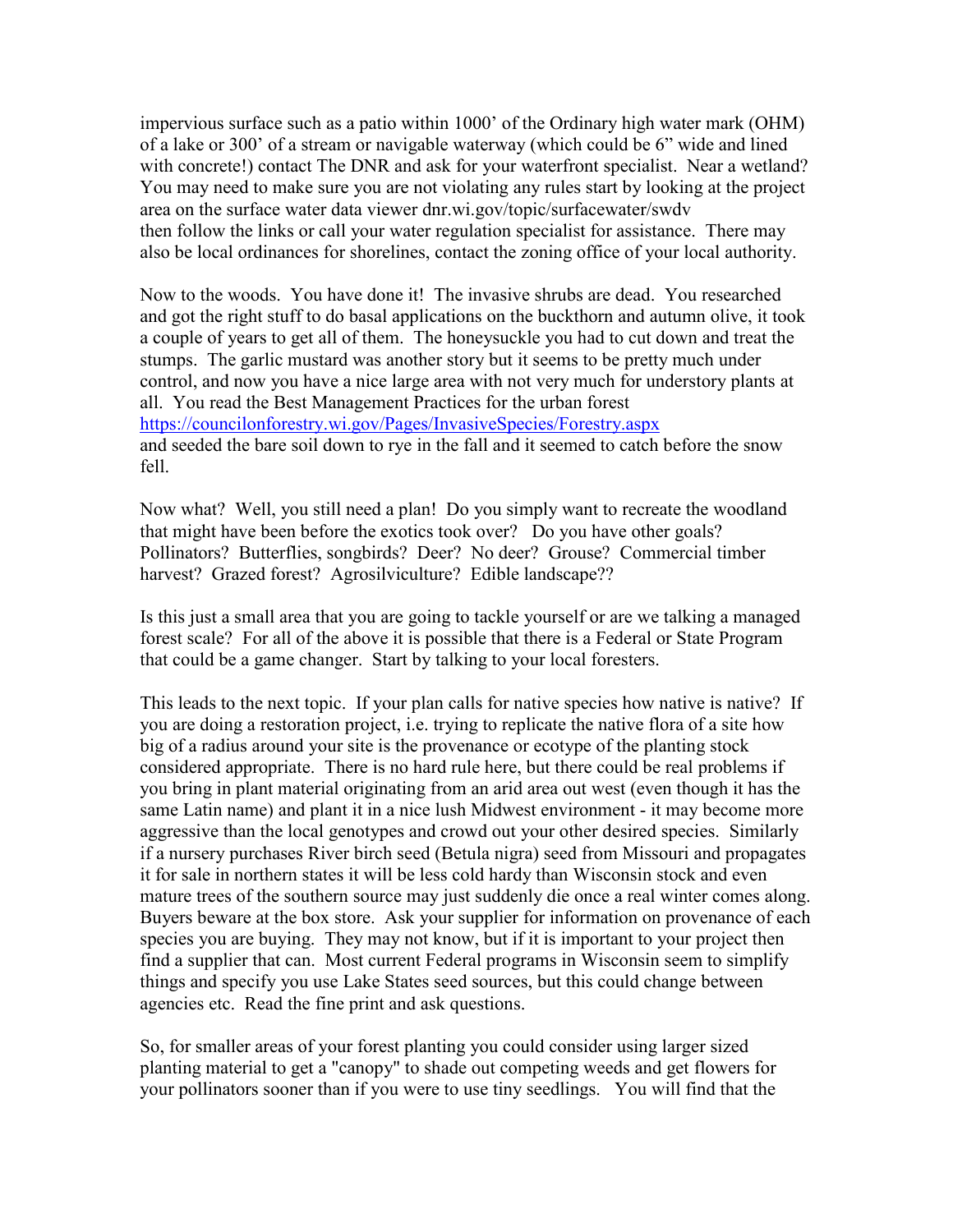major suppliers of native seed mixes also offer a few native trees and shrubs usually as bare root plants. Call and ask how big they are (for what you are paying) and if they know the provenance.

Nurseries may also offer cultivars of native plants-nativars. Be aware that nativars should never be used in "restoration" plantings and may be accused of diluting the gene pool of our true natives There is also the possibility the flowers are not as beneficial to pollinators as the true native, research is scarce but out there.

Be that as it may, they certainly have a place in the urban landscape. Mike Yanny of Johnsons Nursery [www.kb.jniplants.com/author/mike-yanny](http://www.kb.jniplants.com/author/mike-yanny) calls 'nativars' ambassadors for native plants.

Large sizes of native plants are available from Nurseries but call and ask about provenance and how you will get them to your place.

For much less money, but a longer period of maintenance, the Wisconsin DNR offers either one or two year old seedlings. Currently they have about 22 species of trees available but only 4 species of shrubs. There are also several private nurseries to choose from for both seedlings and liners in the same price range. Here is the current link from the WI DNR for private seedling nurseries

[http://dnr.wi.gov/topic/TreePlanting/nurseries.html.](http://dnr.wi.gov/topic/TreePlanting/nurseries.html) There may be a few others that for some reason aren't on the list, I noticed, for example, that Paint Creek Nursery in Cadot has bare root seedlings and a nice little webpage but was missed from the list. <http://www.paintcreeknursery.com/>

When you are shopping from nurseries make sure you check that the Latin name of the species is the one you want, for example you might like the look of Mountain Ash. Most nurseries sell European Mountain Ash (Sorbus aucuparia) because it grows relatively quickly to a nice uniform shape, however if you want a mountain ash native to Wisconsin you need to find a source with either Sorbus decora (Showy Mountain Ash) or Sorbus americana (American Mountain Ash). I saw a nice cultivar of American Mountain Ash at the Madison arboretum recently called Red Cascade I hope this 'nativar' makes it into the trade.



With bare root seedlings there is only a short window in the spring to get your project planted. It may be possible to use a tree planting machine on flatter areas but on steeper sites or in tighter openings, hand planting is the only way. There are some specialized tools available for this - talk to your local forester. They may have tree planters, planting bars or mattocks available to loan or rent. If there are still weeds in the site you will need to spray prior to planting and it is usually recommended to spray an appropriate preemergent (residual) herbicide at or after planting. If you have both deciduous and conifers to plant there may be different recommendations, remember, we are still in the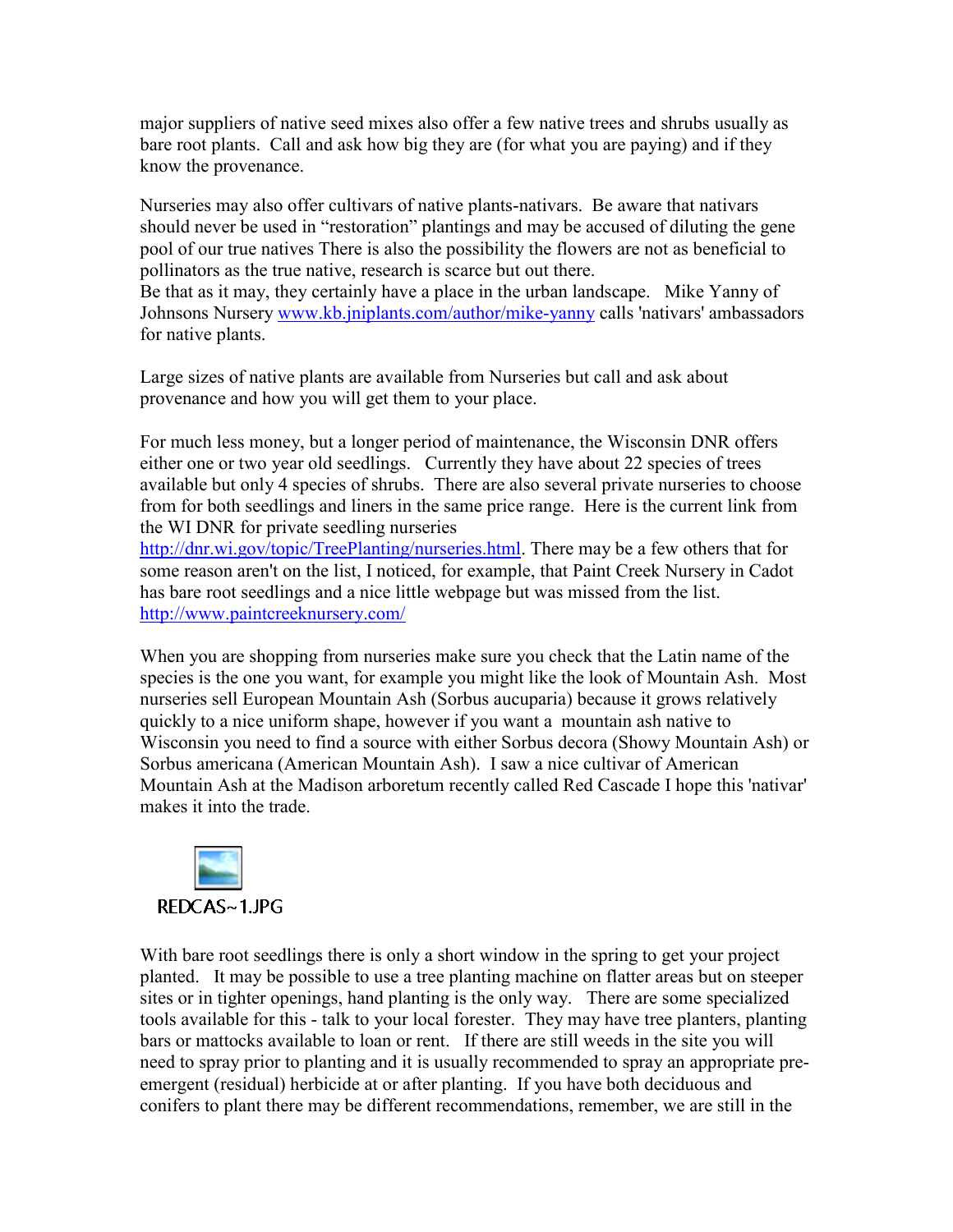planning stages here. What if you don't want to use herbicides? Well the option to just skip that stage and move on isn't a good one. Weeds will win. Mowing between the rows by itself won't be enough either. You probably need to look at organic weed killers such as horticultural vinegar (expensive, and not as effective as non organic products). You may want to consider using "mulch" weed barrier fabric either by the roll or in squares.

The other management decision you need to make is how will your planting be affected by deer and rodents such as voles? There is a nice booklet <http://dnr.wi.gov/topic/forestmanagement/documents/pub/FR-426.pdf> produced by the DNR that goes into more detail but briefly you can opt for tree tubes (possibly costshared through a program), repellents, bud caps, dogs corralled by invisible fencing, deer fencing (sometimes just a strategically placed string of electrified tape baited with peanut butter) or species choice, luck and replanting to maintain target densities. Hawk poles or bait stations may help keep rodents under control.

Another seedling option are plug (containerized) grown trees and shrubs. These have the advantage that they can be planted in early fall as well as spring and they have great fibrous root systems. The planter used for these may be a different set up than the standard bare root planter and your options in the state of Wisconsin are few at this time. There are a few nurseries in neighboring states with this type of planting stock. Root pruning prior to planting is strongly recommended and may vary depending on the plug technology.

There is one more planting method - direct seeding. This is similar to planting a prairie but super sized. Again planning comes first. To avoid soil erosion this is only suitable on flatter sites because you need to till the soil. If there are natural draws in the landscape you should definitely maintain existing cover or seed down as grassed waterways to buffer runoff effects on the watercourse. (Call your USDA NRCS office for technical assistance with waterways and other conservation practices). <http://www.nrcs.usda.gov/wps/portal/nrcs/main/national/contact/local/>

Select your desired species of tree and shrub species, procure seeds of the appropriate provenance and figure out how to broadcast/drill seeds of varying sizes to achieve the correct depths of planting. Often this is simplified to spreading acorns or walnuts behind a disk in sufficient quantities to get several thousand stems per acre (most seedling plantings you aim for an initial density of 800-1200 stems). You might supplement direct seeding with fall plug planting. Your forester can give you more advice on the ins, outs, prices and whether there are seed crops available as well as timing and rates of recommended herbicides used in direct seeding. The one species we have lost that made all of these techniques more successful is Ash (Fraxinus). For the foreseeable future we have lost the option to plant green, white, black and blue ash in Wisconsin due, of course, to another invasive species - the Emerald Ash Borer.

What if the species you need in your planting, for one reason or another, just isn't available or you can't find it from a source that you consider native or of a local enough